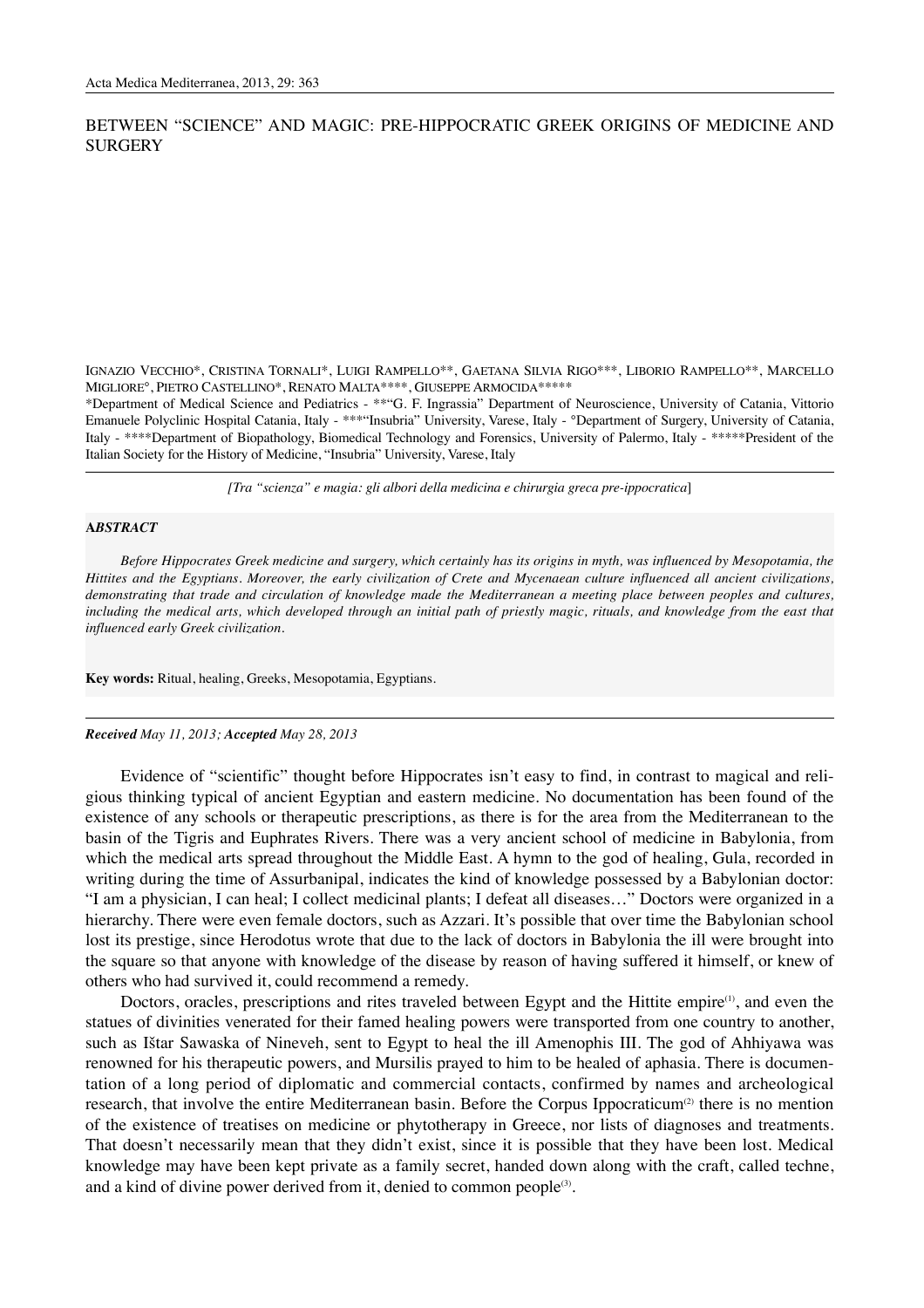Since prehistory medical practice must have been attempted in the Aegean. Pregnancy and childbirth, various kinds of trauma, injuries suffered in combat or accidents, all required some kind of appropriate response. Other diseases that were not understood or treatable must have provoked mystery, or suspicion that it was punishment by gods that required appropriate actions to sooth divine anger: sacrifices, spells, or magic. Some concrete evidence has survived from Minoan and Mycenaean history. Some skeletons found in a cult sanctuary at the top of Vrysinas mountain in Crete show evidence of therapeutic operations and votive offerings depicting male or female figures or body parts, dedicated to divinities to ask for relief from disease or to give thanks for health or healing. Such evidence shows knowledge of human anatomy and a connection between healing and divine power. In the Armenoi cemetery in Crete several instruments that may be considered rudimentary surgical tools have been found.

An Egyptian papyrus dated from the reign of Amenhotep III at the end of the XVIII dynasty is conserved in London, and while in very poor condition offers two legible prayers: "…Exorcism of the Asian sickness in the Keftiu language..This spell is uttered over ferment, gas, fluid and urine". The entreaty doesn't specify what the "Asian sickness" is, but it clearly documents the geographical extent of the spread of exorcism in the language of Crete/Keftiu, an island which must have been considered well-thought of. The Ipuwer papyrus in London dated from the 19-20 dynasty laments the interruption of trade between Byblos and Keftiu/Crete, and the scarcity of "perfumed oil" for embalming mummies of important individuals and priests. Egyptian doctors were each specialized in a certain disease: eye doctors who were famous even outside Egypt, specialists in head diseases, dentists, intestinal specialists, and ambiguous diseases. According to Herodotus, they were occupied with the origins of diseases, which they believed they had explained as originating in foods that were consumed.

The debate over disease origins existed in Greece too, since Herodotus claimed that the Egyptians and Libyans were the healthiest people due to their stable climate, an opinion close to Hippocrates' beliefs, who thought that diseases are primarily due to changes, especially seasonal changes. The Iliad speaks of the existence of a medical school for a specialized genos, and Asclepius Kotyleus. Pausanias wrote that Hercules built a temple on the road to Therapne to Asclepius Kotyleus, because his wound in the acetabulum was healed there, during the battle against Hippocoon and his sons. Two of Asclepius' sons, Machaon and Podalirius, were famous doctors at the battle of Troy, among the leaders of the Achaean warriors from Tricca, Ithome and Heraclius.

The Iliad is a rich source of information, which integrates archeological data. It's possible to assume the ritual use of opium poppy in incubation rites and purification rites, and as a narcotic during surgical operations. Since opium contains morphine, it is appropriate as a pain treatment for injuries as well, and may have been used in solution with saffron applied with wool. The use of opium or other substances to induce sleep was widespread in the orient. Rounded bottles, probably used as opiate containers, were in use for a long time in the Mediterranean<sup>(4,5,6,7,8,9)</sup>. Honey mixed with salt was used as a remedy for ulcers. Dioscuri honey mixed with rainwater or seawater was used for many applications. According to a formula preserved by Plutarch, honey was also an ingredient in kyphi, one of the sacred substances used by Egyptian doctors, which existed in several formulas as indicated in the medical papyrus 3038 in Berlin, and the Ebers papyrus.

Epic narrative offers some very specific indications of the prestige that surrounded doctors. When Machaon was wounded by Paris with a three-pointed arrow, Idomeneus told Nestor to save Machaon by bringing him out of the battlefield because "a doctor, who can extract an arrow and spread curative medicine, is worth many men." After the fall of Troy, Nestor brought Machaon's bones to Gerenia, the location of his tomb and a sanctuary, where Pausanias said it was possible to find cures for various forms of disease.

Tradition provides another clue of the connection between medical knowledge, practice and the divine. In addition to being able to perform surgical operations, doctors possessed knowledge of "palliative drugs," able to sooth pain and originating in a superhuman and mythical world, having been the gift of Chiron, half man and half horse, who became the object of a cult after death. Numerous temples were dedicated to Machaon alone or with his two sons and to Asclepius, who were venerated in Arcadia, Thelpus and Sparta as well, but in the sanctuary at Mesene the largest number of statues were dedicated to him. In addition to the god, there were statues of his sons, Apollo, the Muses, Heracles, Fortune and Artemis Phosphorus(10).

Asclepius also learned from the centaur Chiron the therapeutic virtue of the herbs obtained on Mt. Pelion, where he received the most important element of his cult, the serpent. Asclepius' cult was very com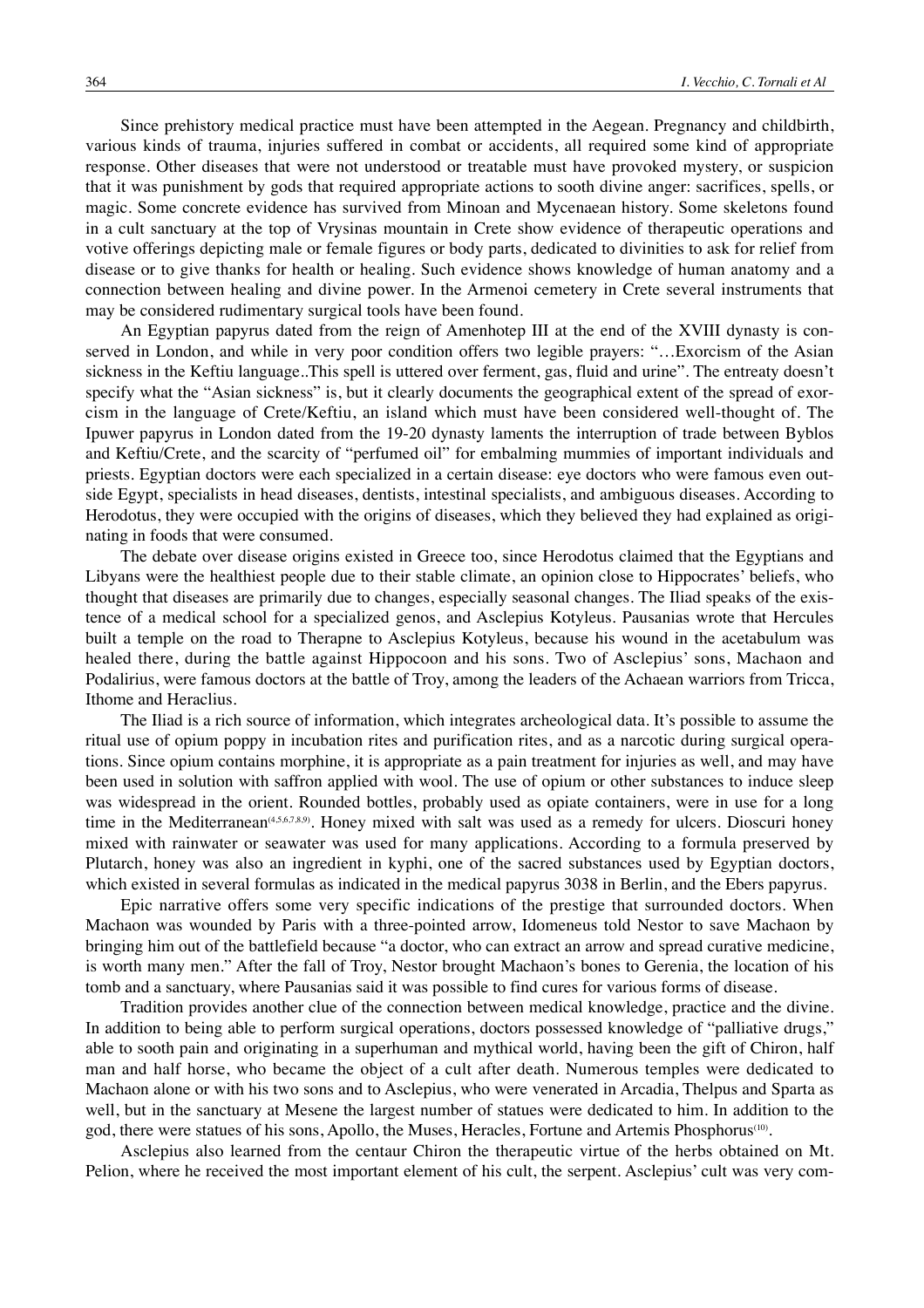plex, with caves and fountains as well as the snake. In Babylonian medicine too, the cosmic forces of the sky, earth, mountains, and rivers were part of cathartic healing rites. In the magical thought of the near east disease was a material, concrete substance, a foreign body, almost alive, with the ability to spread contagiously. Like an evil spiritual force, it could enter the body through the nose, mouth, ears, and it moved through and devoured the body, causing atrocious pain.

The doctor, priest or healer came into contact with the pathological substance, trying to convince it to leave the body, enticing it to come out with special rites, using analogy or substitution, making the evil "attach" to the remedy that had proven to be an effective cure, such as pieces of wool or threads of different colors, each of which possessed a specific virtue, so that it "bound" the disease, allowing the healer to free the patient by cutting the thread, transferring the disease to substitute objects, making it be licked away by animals or even snakes. After treatment the patient was purified along with whoever was contaminated or whatever came in contact with the disease.

Even in Greek thought the individual or group's disease or nosos was part of the religious sphere, considered divine punishment for an act of hybris, which called for specific cathartic rites to bring back the previous state that existed before the contagion. The island of Crete had an ancient tie with purification. Thales from Gortyn in Crete, had stopped a plague in Sparta. He was called from Knossos to Athens by Epimenides to purify the city, because after the murder of Cylon a plague broke out. According to Epimenides, Thales went into a cave and slept for 40 years, after which he woke up and began purifying several cities.

An examination of near eastern tradition may offer some insight on the offering of oil. The ties between the east, Egypt, and continental Greece go back to very ancient times(11,12). Oil originating from Crete spread as a luxury across the Mediterranean. Collections of remedies from near eastern documents testify to the knowledge and practice of phytotherapy, in which oil was used either pure or mixed with other substances in rituals containing magical elements. Olive oil was a common element in such therapy, sometimes mixed with aromatic substances, and played a fundamental role. Cathartic rites called for olives and other herbs to be put in a container and swayed over the patient while saying magical formulas. Collections of remedies offer testimony to the knowledge and use of religious rituals and magical elements, such as the ritual of Zuwio for the god of the night, in which wool soaked in olive oil was supposed to absorb the patient's pathological substances. Numerous Hittite sources refer to treatments involving magic rituals, some lasting several days, that may be considered psychotherapeutic measures such as absorption rites, substitution rites, attempting to transfer the disease from the patient to another chosen object, such as a statue. The names of several Hittite doctors are recorded, some of whom were specialists in certain diseases such as fevers or eye diseases.

The Egyptians commonly used incense to purify the air during the day and heal body and spirit. It was sometimes burned in large fires in the case of epidemics to purify the air and cure the ill. The doctor Akron became famous in Athens for using that method during the plague. Numerous writings on tablets in Linear B recorded that oil was used as an ointment, and scented with aromatic substances such as rose, salvia and saffron. The use of aromatic oil and medicines during the Bronze Age was widespread throughout the eastern Mediterranean, Mesopotamia and in Egypt<sup> $(13,14,15,16)$ </sup>. The steps in producing them are clearly visible in a papyrus from Thebes in Egypt from 1500 B.C.

Knowledge of herbal medicine, practices and rituals in the near east were often passed on by female divinities and magicians<sup>(17,18,19)</sup>. In Babylonia the healing art had a temple dedicated to Ea, the goddess of wisdom. The Hittite world also had many female healing divinities, whose divine knowledge was used by magicians in practicing their rituals. The origins probably go back to prehistory when early healing was focused on the problems of pregnancy and childbirth, and the knowledge of natural remedies derived from plants. Magical therapies were also applied to infections.

In Greece there is no evidence of fertility rites or healing during birth or purification after delivery. The rate of mortality due to complications must have been very high, but there isn't a lot of evidence of that. In heroic and aristocratic Greek culture<sup>(20,21)</sup> women had a marginal and silent role. Aeschylus tells us Athena asserted the right to speak in public and express her vote. Since she wasn't born a woman, she is not really female inside. In the same tragedy Apollo asserts the absolutely secondary and passive role of women in conception. It's possible that the lack of women's political participation was responsible for the mystery surrounding ancient knowledge of medicine.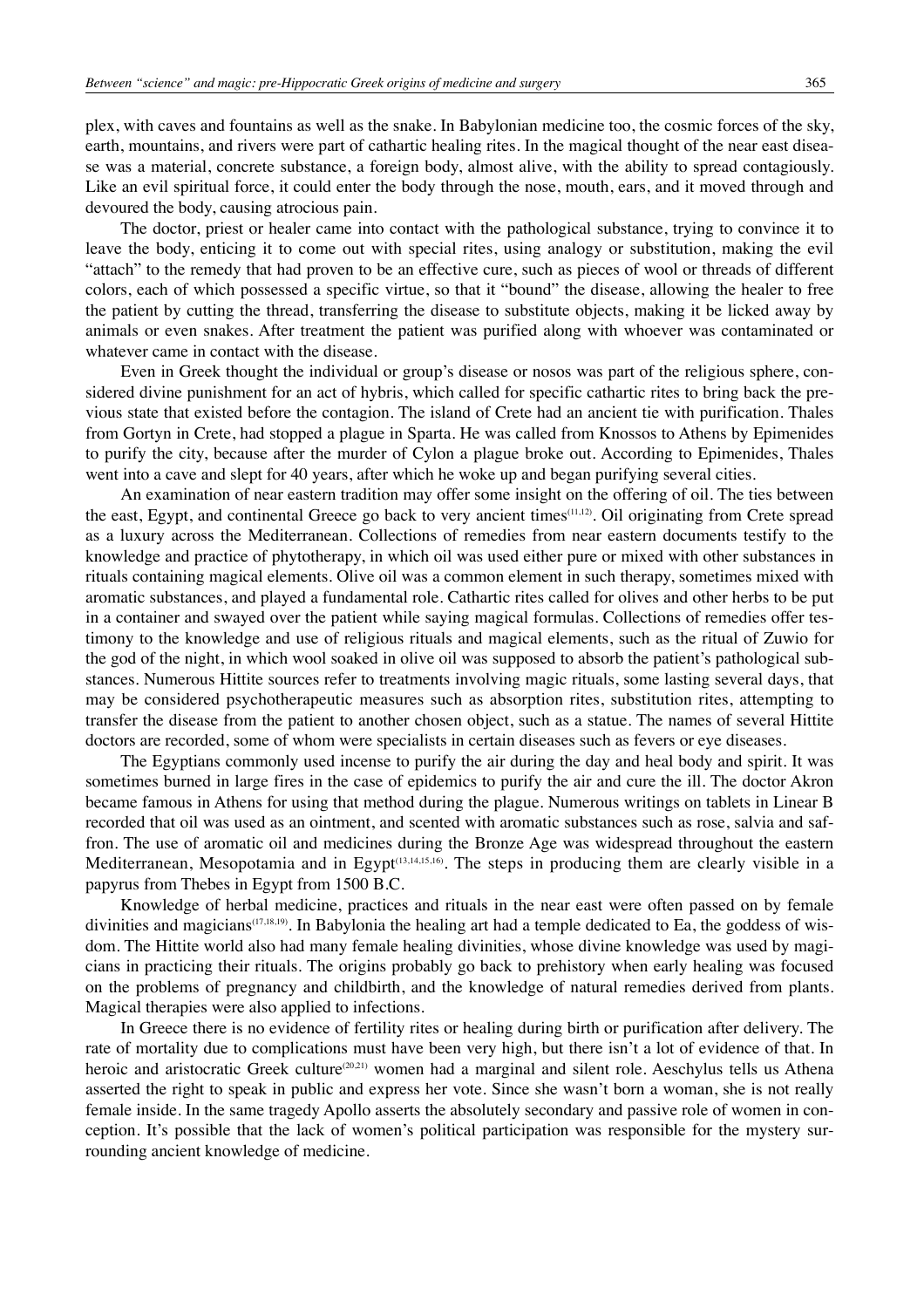There is much evidence of feminine fertility cults in Sicily, which were celebrated in the sanctuary of Demeter of Bitalemi at Gela. In the area of Agrigento fertility cults seem to have existed in the third temple of Demeter and Kouros. The cult of Butera was a complex area of fountains located on the bank of a river near springs rich in iodine. Terracotta votives of pregnant women and kourotrophoi have been found in the excavated level dated V century. They demonstrate a relationship with the Demeter cult in Gela and Agrigento, and interest in women's lives and their fertility.

The Asclepius medical tradition continued at Cos, where Hippocrates was the  $17<sup>th</sup>$  descendent in the male line<sup>(22)</sup>. But other schools enjoyed great prestige, such as Croton's Pythagorean school in Magna Graecia. Possibly due to his character and the initiation sect, there are no writings about his school, but even though the information is controversial we need to look for other authors and later biographers. He settled in Croton, where he founded his school and which provided its name. It was said that Pythagoras was a doctor and magician who dominated meteorological forces and could revive the dead. He believed that adolescents were very important and advocated moderation in general, abstaining from meat and beans, which he may have learned in Egypt where no beans were cultivated. Beans were considered impure, and priests could not even stand the sight of them. Pythagoras became a "disciple of the priests of that country." In addition to the "love of knowledge," he also transmitted "his knowledge of sacrificial rites and practices of the sanctuaries." His school at Croton was "internationally" famous. Herodotus wrote that the Croton doctor Democedes performed his techne better than anyone else. The philosopher and physician Alcmaeon, who was a student of Pythagoras, was credited with anatomical dissections. His place in the history of medicine merits clarification. Alcmaeon wrote about medicine and was concerned with natural philosophy, but none of his writings survive. We must piece together varied traces primarily from philosophy and later biographers. The Agrigento doctor Empedocles was a member of the Pythagorean school, known as a magician and physician, able to change the direction of winds and bring the dead back to life.

Hippocrates came from the sophist school and was a student of Protagoras, who placed man at the center of his investigations, asserted the independence of medical science from divination and magic, attacking "magicians and purifiers, charlatans and imposters." He demonstrated great courage at a time when criticism of tradition could have been very dangerous, as was seen in the case of Antiphon and Socrates. Relying on the theory of humors, Hippocrates believed disease was an imbalance of the four basic humors of the body: blood, phlegm, yellow bile, and black bile. He grounded medicine on the observation of symptoms to find the cause of the imbalance, asserting the need to establish a criterion upon which a doctor adapts his propositions. That is what distinguishes medical science from non-science, techne from hypothesis. The therapy that follows attempts to reestablish equilibrium, with the primary principle: first do no harm, which became the methodological and ethical foundation of all later research.

## **References**

- 1) De Martino 1992: De Martino, S., *Personaggi e riferimenti storici nel testo oracolare ittito* KBo XVI 97, "SMEA" XXIX, *33-46*.
- 2) Fioranelli 20092: Fioranelli, M., Zullino, P., *Io, Ippocrate di Cos*, Roma-Bari.
- 3) Giangiulio 2000: Giangiulio, M., Pitagora. Le opere e le testimonianze, I-II, Milano.<br>4) Giorgieri 1992: Giorgieri, M., Un rituale di scongiuro antico ittita per Labarna-Hatt
- 4) Giorgieri 1992: Giorgieri, M., *Un rituale di scongiuro antico ittita per Labarna-Hattušili*, "SMEA" XXIX, *47-93.*
- 5) Graves 19995: Graves, R., *I miti greci*, Milano.
- 6) Haas 2003: Haas, V, *Materia Magica et Medica Hethitica*. Ein Beitrag zur Heilkunde im Alten Orient, Bd. I-II, Berlin.
- 7) Imparati 1964: *Imparati*, F., Le leggi Ittite, Roma.<br>8) Kingsley 20072: Kingsley, P., *Misteri e magia neli*
- 8) Kingsley 20072: Kingsley, P., *Misteri e magia nella filosofia antica. Empedocle e la tradizione pitagorica*., Milano.
- 9) Jones 19792: *Philosophy and Medicine in Ancient Greece*, Chicago.
- 10) Luria 1957:, Luria, S., *Vorgriechische Kulte in den griechischen Inschriften Mykenischer Zeit*, "Minos" 5, 1, *41-52*.
- 11) Meeks 1993: Meeks, D., *Oléiculture et viticulture dans l'Égypte pharaonique*, in «BCH» Suppl. XXVI, *3-38*.
- 12) Meerrillees 1972: Meerrilees, R.S., *Aegean Bronze Age Relations with Egypt*, in «AJA» 76, *281-294*.
- 13) Osanna 1996: Osanna, M., *Santuari e culti dell'Acaia antica*, Napoli.
- 14) Palaima 1999: Palaima, T. G., *Kn 02-TN 316*, in Deger-Jalkotzy, S.-Hiller, S.- Panagl, O. (HG) unter Mitarbeit von Nightingale, G. und Linner, T., Floreant Studia Mycenaea. Akten des X. internationalen Mykenologischen Colloquiums in Salzburg vom 1.-5. Mai 1995, *436-461*.
- 15) Panvini 1996: Panvini, R., ΓΕΛΑΣ. *Storia e archeologia dell'antica Gela*, Torino.
- 16) Pappalardo 2011: Pappalardo, E., *Tra Crosso e l'Antro Ideo: iconografie e rapporti con l'Oriente*, in Rizza, G. (a cura di),